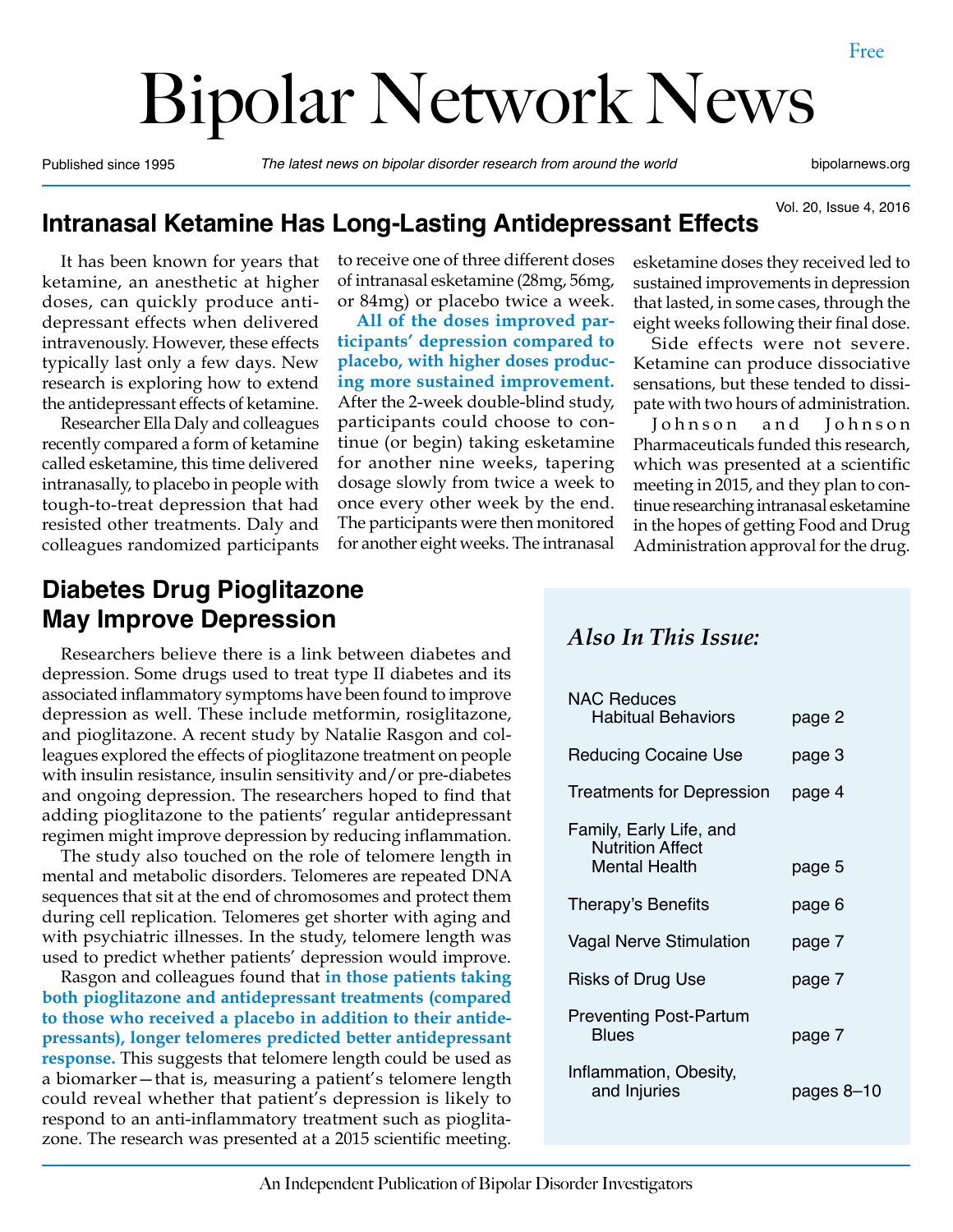#### **In Mice, Ketamine Prevents Stress From Turning Into Depression**

Stress increases the risk of psychiatric illnesses such as major depression and post-traumatic stress disorder. Not everyone who experiences stress goes on to develop these illnesses, though. Researchers are currently trying to find out why, exploring treatments that might increase resilience and prevent mental illnesses.

Animal research is often used to study depression. Mice exposed to certain stressors behave in ways that

#### Bipolar Network News

bipolarnews.org

**Editor-in-Chief**: Robert M. Post, MD **Managing Editor**: Moira McCauley

The *BNN* is published four times a year by investigators working with patients with bipolar disorder to better understand the long-term course of illness. The newsletter is available free of charge to all who request it.

Although the editors of the *BNN* have made every effort to report accurate information, much of the work detailed here is in abstract or pre-publication form, and therefore cannot be taken as verified data. The *BNN* can thus assume no liability for errors of fact or omission, or lack of balance. Patients should consult with their physicians, and physicians with the published literature, before making any treatment decisions based on information given in this issue or in any issue of the *BNN*.

As per recent journal disclosure requirements, Dr. Post has consulted with drug companies including Abbott, Astra Zeneca, Bristol-Myers Squibb, Glaxo-SmithKline, Jansen, and Pfizer.

The opinions expressed in the BNN are solely those of the editors, and do not represent the views of any scientific entity or foundation.

Send any comments or suggestions to: mccauleybcn@gmail.com

**BNN**

5415 W. Cedar Lane Suite 201B Bethesda, MD 20814

To subscribe or unsubscribe, see our website or email us at:

#### **info@bipolarnews.org**.

Note that we do not accept requests to subscribe friends or family members. Please have them contact us directly.

resemble human depression—like giving up faster when they're forced to tread water, or withdrawing from activities they once enjoyed, like eating sucrose. In a recent study by researcher Christine Denny and colleagues, mice were injected with either saline or ketamine, a rapid-acting antidepressant, and one week later they were exposed to triggers that typically produce a depressive response. Mice who received the saline injection still

got depressed when, for example, they were repeatedly forced to confront a dominant mouse. But **mice who received ketamine injections did better, maintaining their motivation and not showing signs of depressive behavior following the stress. The researchers concluded that ketamine may have a protective effect against stress.**

*Editor's Note: These results are remarkable because ketamine's effects are typically short-lived.*

#### **Nutritional Supplement NAC Reduces Skin-Picking**

The antioxidant N-acetylcysteine (NAC) has been found to be an effective treatment for a variety of habit-based behaviors—substance abuse, including cocaine, alcohol, marijuana, and nicotine; gambling; obsessive-compulsive behaviors; trichotillomania (compulsive hair-pulling), and repetitive behaviors among people with autism. Recent research by researcher Jon Grant and colleagues revealed that NAC can also treat skin-picking disorder.

At a 2015 scientific meeting, Grant reported that **1200–3000mg of NAC per day led to improvement in 47.1% of patients with a skin-picking disor-** **der, compared to 19.2% improvement in patients who received placebo.**

In addition to its positive effects in people with addictions and habit-based behaviors, NAC has also improved mood and anxiety in bipolar disorder and treated negative symptoms of schizophrenia, such as withdrawal and lack of motivation.

*Editor's Note: Given NAC's effectiveness in such a wide range of disorders and behaviors, it could be a particularly useful treatment for people with major psychiatric disorders, such as bipolar disorder or schizophrenia, with co-occurring substance abuse.*

### **NAC Reduces Alcohol Cravings, If Not Use**

The antioxidant N-acetylcysteine (NAC) has been found to reduce many types of habitual behavior, from gambling to drug use to compulsive hair-pulling. In a recent study, while NAC and placebo reduced days of heavy drinking by about the same rates, **NAC significantly reduced alcohol cravings and improved quality of life compared to placebo among participants with alcohol dependence.**

In the 8-week study presented by researcher Gihyun Yoon and colleagues at a 2015 scientific meeting, 44 participants aged 18–65 received either 3600mg/day of NAC or a placebo. This dose of NAC was higher than the 600mg–2400mg doses that have typically been used in research settings, and there were few side effects, confirming that NAC is a safe treatment.

The authors are not sure how NAC produces this effect, but it may be by regulating the neurotransmitter glutamate.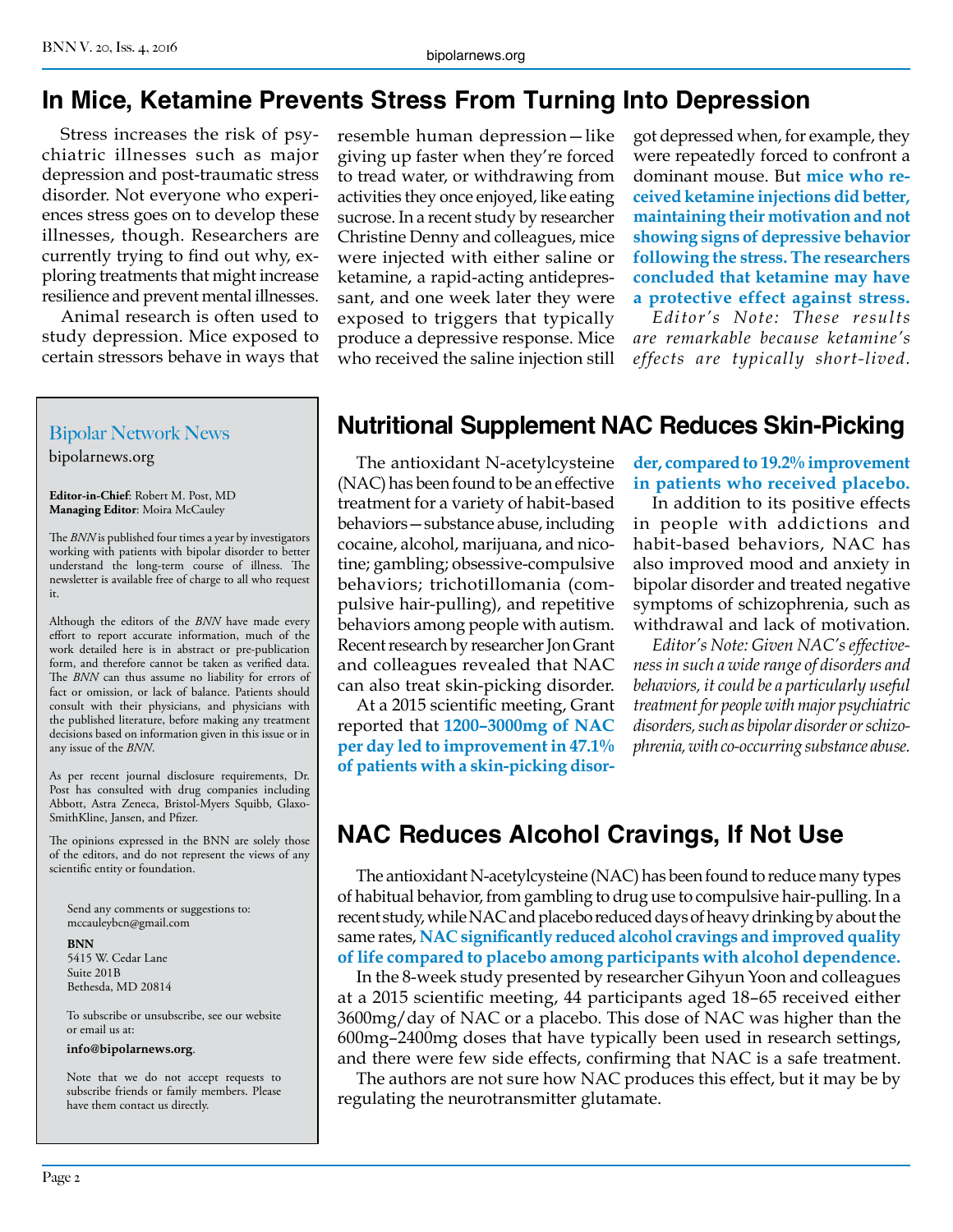#### **Modafinil May Help Cocaine Users Prevent Relapse**

There is currently no Food and Drug Administration–approved treatment for cocaine addiction. One reason may be that in studies of treatments for cocaine use, participants may have a wide variety of exposure to cocaine. Some may be regularly using cocaine, while others may have gone some time without using the drug. A recent study by Margaret Haney and colleagues addressed some of these challenges by comparing the addiction treatment modafinil to placebo in different scenarios—such as when cocaine users have access to cheap cocaine versus expensive cocaine—and determining under which circumstances modafinil reduces the use of smoked cocaine.

In the study, presented at a scientific meeting in 2015, Haney and colleagues reported that among people who were not currently smoking cocaine, modafinil reduced cocaine use compared to placebo, but modafinil did not reduce cocaine use among people who had recently smoked cocaine. Modafinil also reduced cocaine use when the drug was expensive, but not when participants had access to cheap \$5 cocaine. According to the researchers, these findings suggest that **modafinil may be more useful at preventing relapse than at helping current users of cocaine achieve abstinence.**

*Editor's Note: While they are not FDA-approved, two other treatments can reduce cocaine use, according to placebo-controlled studies: the antioxidant N-acetylcysteine (NAC) and the anticonvulsant topiramate.*

#### **RTMS May Reduce Cocaine Craving**

At a recent scientific meeting, researcher Antonello Bonci of the National Institute on Drug Abuse reported that treatment with repeated transcranial magnetic stimulation (rTMS) reduced cocaine craving among chronic users. RTMS is delivered via a magnetic coil placed near the scalp, which transmits electrical signals to the brain. In Bonci's study, rTMS targeted the left dorsolateral prefrontal cortex. The treatment can increase blood flow and brain activity in this area, in addition to increasing production of brain-derived neurotrophic factor (BDNF), which protects neurons. Frontal cortical brain activity and BDNF in the cortex and hippocampus are typically reduced among chronic cocaine users.

**RTMS may have a double benefit for people who are addicted to cocaine, decreasing depression and reducing cocaine craving.**

### **RTMS May Treat Cocaine Addictions**

In a pilot study, repeated transcranial magnetic stimulation (rTMS) reduced cocaine cravings and usage among people with cocaine addiction.

RTMS is a non-invasive treatment in which a magnetic coil placed near the skull transmits electrical signals to the brain. It is an effective treatment for depression, and there is growing evidence that it may also be able to treat addictions.

Participants in the pilot study by researcher Antonello Bonci and colleagues received rTMS directed at their dorsolateral prefrontal cortex or pharmacological treatments (including medications to manage depression, anxiety, and sleep problems) over a 29-day study period. **Among the rTMS recipients, 69% remained cocaine-free during the study period, compared to only 19% of those treated with medications.** Those who received rTMS also reported fewer cravings.

There were few side effects among those who received rTMS, and there was a 100% compliance rate among the 32 participants, meaning they all showed up for each of their sessions.

Bonci and colleagues are working on a larger study that will compare rTMS treatment to a sham procedure rather than to a medication regime.

#### **Medications that Regulate Glutamate Can Reduce Cocaine Craving**

Glia are brain cells that surround neurons and synapses, protecting and insulating them. Chronic cocaine use and withdrawal changes the way certain glial cells, called astrocytes, interact with neurons. In particular, chronic cocaine use and withdrawal can shrink astrocytes and cause them to pull away from neurons. Cocaine use and withdrawal also interfere with the way the neurotransmitter

glutamate is cleared from synapses and transported into astrocytes.

New research shows that certain medications that regulate and increase the movement of glutamate from the synapse into glial cells can reduce cravings for cocaine.

**In studies of rats chronically exposed to cocaine and then denied access to it, treatment with these glutamate-targeting medications**  **reduces the rats' cocaine-seeking behaviors.** The medications include N-acetylcysteine (NAC), a nutritional supplement that can reduce habitual behaviors, including addictive behaviors; riluzole, a treatment for amyotrophic lateral sclerosis (ALS), also known as Lou Gehrig's disease; the antibiotic ceftriaxone; and propentofylline, which has been explored as a possible treatment for dementia and stroke.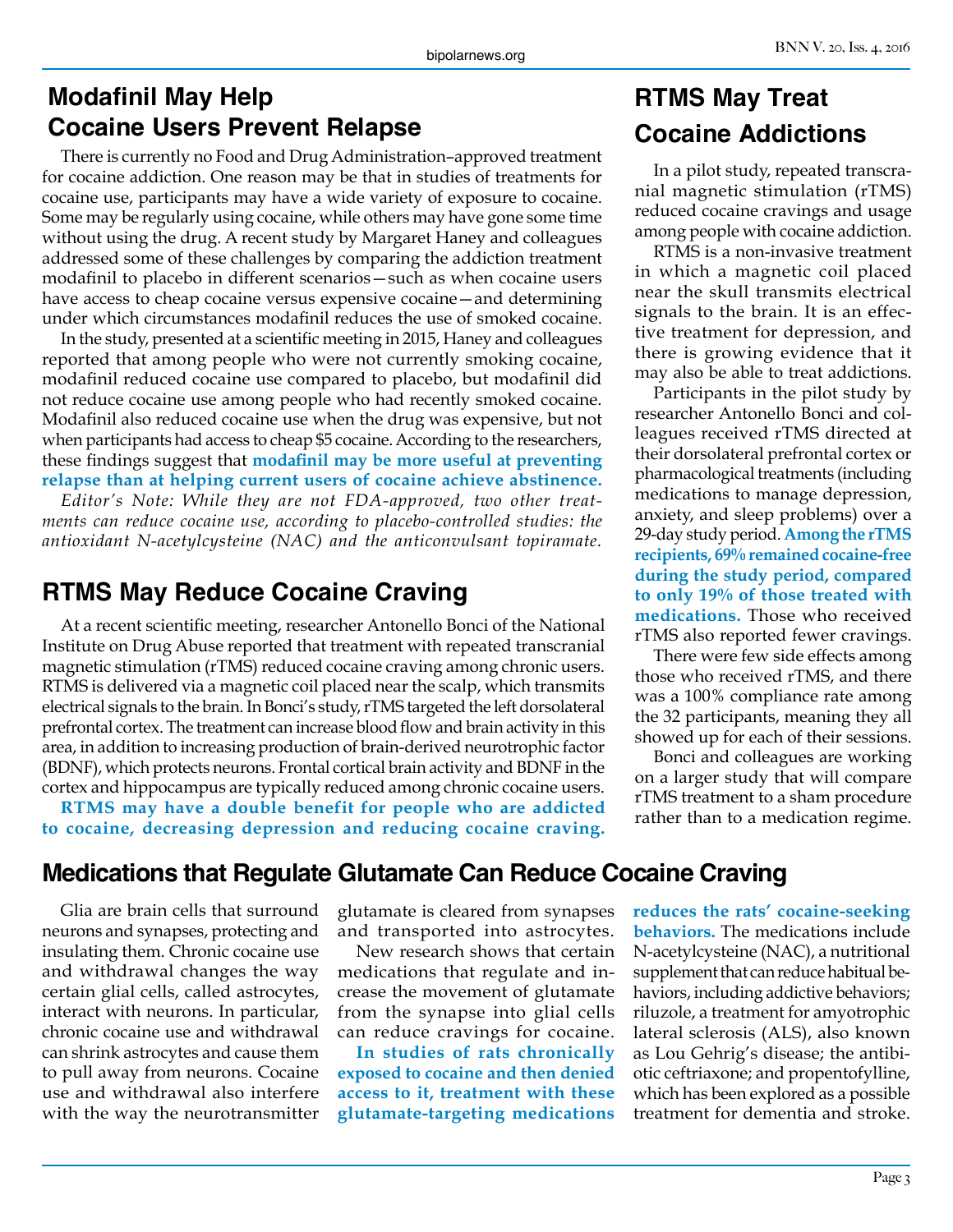#### **Antidepressant Effects of Sleep Deprivation are Associated with Increases in BDNF**

Brain-derived neurotrophic factor (BDNF) is a protein that protects neurons and aids with learning and memory. BDNF levels are low in people with depression, and every type of antidepressant treatment increases BDNF, including different types of medications, electro-convulsive therapy, repeated transcranial magnetic stimulation (rTMS), exercise, atypical antipsychotic drugs used to treat bipolar depression, omega-3 fatty acids, and ketamine. New research shows that sleep deprivation, which is sometimes used to rapidly improve depression, also increases BDNF.

A study by researcher Anne Eckert and colleagues found that **partial sleep deprivation (preventing sleep only during the second half of one night) increased BDNF levels in the blood the following day.** Those participants who responded well to the sleep deprivation were found to have BDNF levels that fluctuated more throughout the day before the sleep deprivation compared to participants who did not respond well to the sleep deprivation, whose BDNF levels were relatively stable.

The research, which was presented at a scientific meeting in 2015, suggests that sleep deprivation in depressed patients increases BDNF, and that such increases are an important function of any antidepressant treatment.

### **Lurisadone is Effective in Mixed Depression**

Lurasidone (Latuda) has been approved by the US Food and Drug Administration (FDA) for the treatment of bipolar depression. A new study indicates that it is also effective in those with unipolar depression complicated by a few manic features, i.e. mixed depression, which is often more severe and less responsive to traditional antidepressants than traditional unipolar depression.

At a 2015 scientific meeting, Andrew Nierenberg and colleagues presented the results of a six-week study comparing lurasidone to placebo. In about 200 depressed patients who had some manic symptoms, **20–60 mg of lurasidone significantly improved unipolar depressive symptoms in addition to the mixed manic symptoms.**

At baseline, the patients' manic symptoms included: flight of ideas/racing thoughts in 66.8% of the participants, pressured speech in 61.1%, decreased need for sleep in 40.8%, increased energy or activity in 28.0%, elevated or expansive mood in 18.0%, increased or excessive involvement in pleasurable activities in 15.6%, and inflated self-esteem or grandiosity in 6.6%.

#### **Thiamine (Vitamin B1) May Increase Effectiveness of Antidepressants**

A new study suggests that the nutritional supplement vitamin B1, also known as thiamine, can improve symptoms of depression when taken with an antidepressant. Edith Holsboer-Trachsler and colleagues presented the research from their randomized, double-blind, placebocontrolled study at a recent scientific meeting. In a 12-week study, about 50 adults (averaging 35 years of age) with major depression were prescribed a selective-serotonin reuptake inhibitor (SSRI) antidepressant. In addition, half received thiamine supplements while the other half were given placebos. Starting at six weeks, **those receiving thiamine with their antidepressant showed more improvement in their depressive symptoms than those receiving the antidepressant alone.**

Thiamine is an essential nutrient for humans. It is found in foods such as yeast, pork, cereal grains, and certain vegetables. Thiamine deficiency has been linked to irritability and symptoms of depression, while thiamine supplementation can improve mood and reduce feelings of stress. No side effects were reported in the study.

Holsboer-Trachsler and colleagues hope that thiamine supplementation may help patients adhere to their antidepressant regimens by decreasing the time it takes until their moods begin to lift.

### **Lithium Lessens Likelihood of Several Medical Conditions**

Lithium is one of the most effective medications for bipolar disorder, but it has other benefits as well. At a 2015 scientific meeting, Ronald Fieve reported that among 1021 psychiatric outpatients, 570 who received long-term lithium treatment for their psychiatric illnesses had a significantly lower likelihood of certain medical conditions compared

to the other outpatients who did not receive lithium therapy. **The medical conditions that lithium seemed to reduce were seizures, amyotrophic lateral sclerosis (ALS) or Lou Gehrig's disease, dementia, and heart attack.** 

It is not yet know how lithium might reduce these medical conditions. It may be by increasing the length of telomeres. Telomeres are repeated DNA sequences that sit at the end of chromosomes and protect them during cell replication. Telomeres get shorter with aging and with stressors or psychiatric illnesses. Lithium directly increases the enzyme telomerase, which maintains telomere length. This may be one reason lithium use provides some protection from seizures, heart attacks, and other conditions.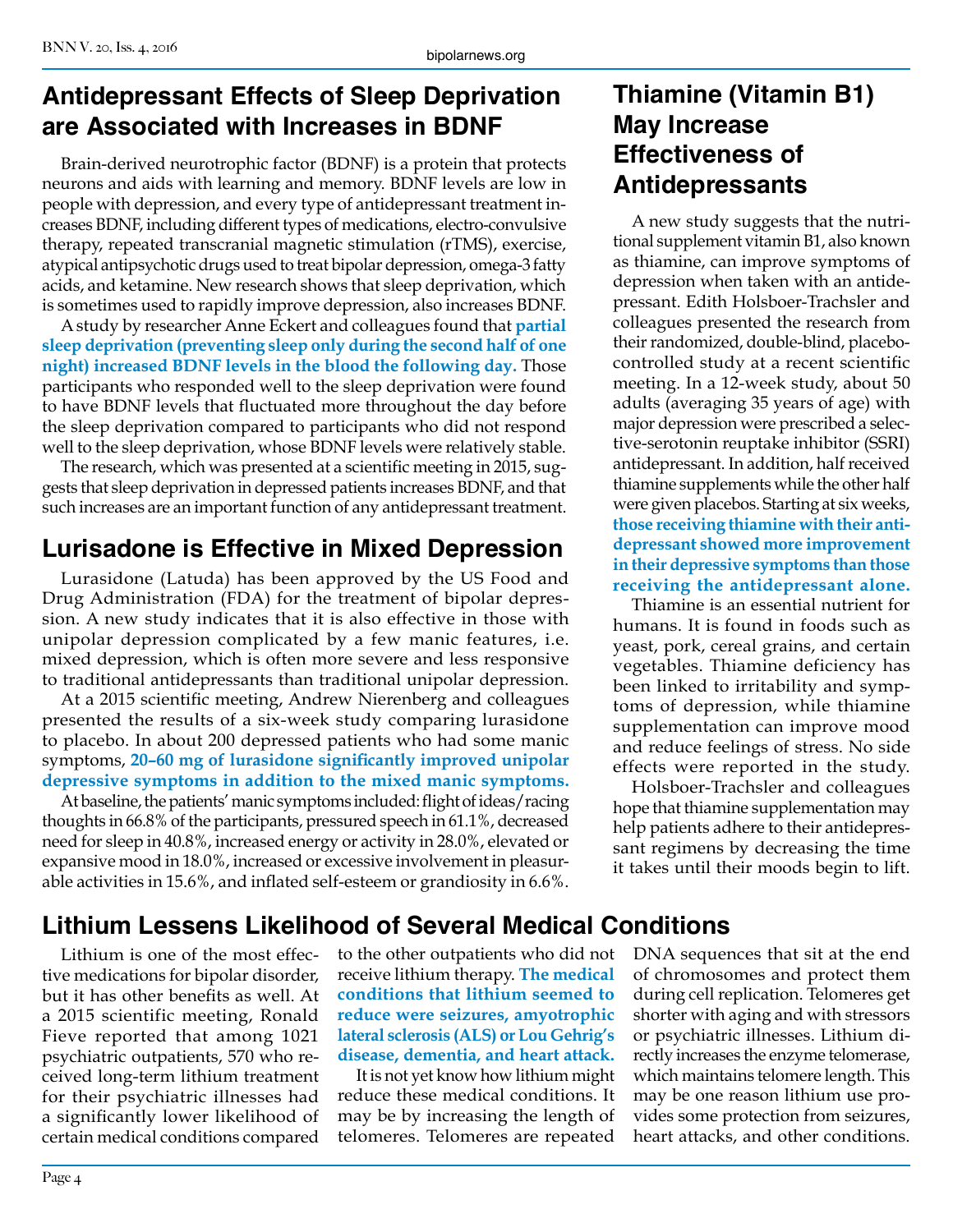### **Poverty Early in Life Decreases White Matter Integrity in the Brain**

One-fifth of children in America grow up in poor families. Poverty can affect development, health, and achievement, and new evidence shows it even affects brain structure.

New unpublished research suggests that early poverty can affect the brain's structure into adulthood. At a 2015 scientific meeting, researcher James Swain reported that **socio-economic status at age 9 was associated with the integrity of white matter in several regions of the brain, including the hippocampus, parahippocampal gyrus, dorsolateral prefrontal cortex, ventrolateral prefrontal cortex, corpus collosum, and thalamus at age 23–25, regardless of income at that time.**

The brain regions affected by childhood poverty support executive function (planning and implementation skills), social cognition, memory, and language processing. White matter provides the physical connections between parts of the brain, so damage to white matter may lead to problems with functional connectivity of the brain.

#### **Crack Cocaine Use and Early Life Stressors Shorten Telomeres**

Telomeres are repeated DNA sequences that sit at the end of chromosomes and protect them during cell replication. Shorter telomeres are associated with aging and an increase in multiple medical and psychiatric disorders, while some healthy behaviors including exercising, eating healthy, meditating, and avoiding smoking can help maintain telomere length. Lithium treatment also increases telomere length.

Recent research by Mateus Levandowski and colleagues found that **people who were dependent on crack cocaine had shorter telomeres than elderly women without psychiatric illnesses, particularly if the crack cocaine users had also experienced stress early in life, such as maltreatment or neglect.** 

Since short telomeres are associated with a variety of medical and psychiatric problems and premature aging, the combined effects of drug use and early life stressors are likely to have an adverse impact on people who have experienced both.

### **Perinatal Choline Supplements May Reduce Risk of Schizophrenia**

Many psychiatric illnesses, including bipolar disorder, schizophrenia, autism, attention deficit hyperactivity disorder (ADHD), and anxiety disorders may stem from abnormalities in brain development that begin before birth. Researchers are trying to determine whether dietary supplements taken by pregnant mothers or infants can reduce the risk of such illnesses. At a recent scientific meeting, researcher Randal Ross and colleagues reported that **compared to placebo, choline supplements reduced problems with a brain process called sensory gating in one-month-old infants and also improved the children's attention span and social skills at age 3.**

Sensory gating is the process by which the brain filters out unimportant information, to avoid flooding higher cortical centers with irrelevant stimuli. Deficits in the way the brain inhibits response to this type of irrelevant information are associated with mental illnesses such as schizophrenia.

In Ross's study, healthy pregnant mothers received either a placebo or 6300 mg of choline, a nutrient found in liver, egg yolks, and meat. After delivery, the infants also received 700 mg of supplemental choline per day. In children who carried CHRNA7, a risk gene for schizophrenia discovered by Ross's colleague Robert Freedman, choline reversed the associated risk of sensory gating problems and normalized their behavior at age 3.

#### **Low Vitamin D Linked to Small Hippocampus & Schizophrenia**

Low levels of vitamin D have been linked to schizophrenia in several studies. In one, infants with low vitamin D were more likely to develop schizophrenia in adulthood, but supplementation reduced this risk. A 2015 article by Venkataram Shivakumar and colleagues in the journal *Psychiatry Research: Neuroimaging* found that among patients with schizophrenia who were not currently taking (or in some cases, had never taken) antipsychotic medication, **low levels of vitamin D were linked to smaller gray matter volume in the right hippocampus, an area involved in schizophrenia.**

Vitamin D has neuroprotective effects and is important to normal brain development and function. Vitamin D is essential to the production of brain-derived neurotrophic factor (BDNF), a protein that is important for learning and memory, and vitamin D also reduces oxidative stress. BDNF deficiency and oxidative stress have both been linked to schizophrenia, and they both can cause abnormalities in the hippocampus.

**Learn about the Child Network study: See page 11**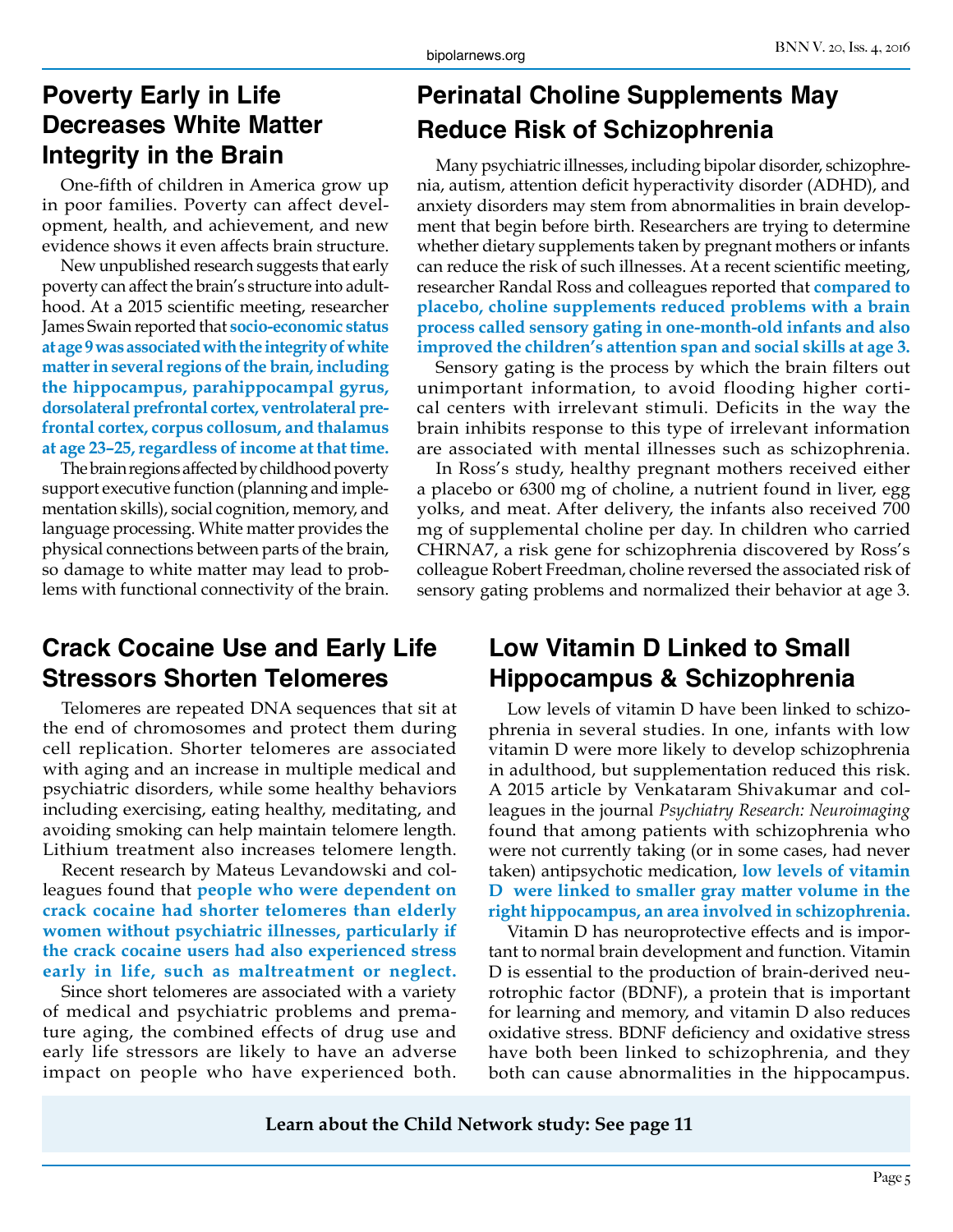## **Therapies Improve Symptoms and Brain Connectivity and Function**

#### **Mindfulness Therapy Improves Anxiety in Children with a Bipolar Parent**

Children of parents with bipolar disorder are prone to anxiety and emotional dysregulation, but treating these symptoms with antidepressants can provoke symptoms of mania. Thus, non-pharmacological treatements for anxiety and depression are needed. A recent study by Melissa DelBello found that **12 weeks of mindfulnessbased cognitive therapy improved symptoms of anxiety and mood dysregulation in 20 youth with a bipolar parent.** DelBello used functional magnetic resonance imaging (fMRI) to observe that the therapy increased activation of brain structures related to emotion and sensing. Amygdala activation differed between those with anxiety and those with mood dysregulation, suggesting that the therapy's effect was on regions that modulate the amygdala, including prefrontal and insular regions, rather than on the amygdala itself.

### **Yoga Therapy Improves Depression and Inflammation**

Drug treatment for major depression can produce remission in 35–50% or patients. The others may need additional interventions, and some mind-body techniques have been successful. A recent randomized study by Anup Sharma and colleagues found that **Sudarshan Kriya Yoga (SKY) decreased depression at one and two months when added to participants' regular treatments.**  Participants who received the yoga treatment also showed reductions in inflammation in the blood, including lower levels of the inflammatory proteins TNF-alpha, IL-10, and CRP.

### **Cognitive Behavioral Therapy Improves Depression, PTSD by Improving Brain Connectivity**

A recent study clarified how cognitive behavioral therapy improves symptoms of depression and post-traumatic stress disorder. The participants were 62 adult women. One group had depression, one had PTSD, and the third was made up of healthy volunteers. None were taking medication at the time of the study. The researchers, led by Yvette Shelive, used functional magnetic resonance imaging (fMRI) to analyze participants' amygdala connectivity.

**At the start of the study, participants with depression or PTSD showed diminished connectivity between the amygdala and brain areas related to cognitive control,** the process by which the brain can vary behavior and how it processes information in the moment based on current goals. The lack of connectivity reflected the severity of the participants' depression. Twelve weeks of cognitive behavioral therapy improved mood and connectivity between the amygdala and these control regions, including the dorsolateral prefrontal cortex and the inferior frontal cortex. These regions also allow for executive functioning, which includes planning, implementation, and focus.

#### **Lithium Treatment Reduces Inflammation, Mania-Like Behavior in Rats**

Patients with bipolar disorder often show increases in signs of inflammation, including levels of the proteins IL-2, IL-4, Il-6, IL-10 and tumor necrosis factor in their blood. Lithium is the most effective treatment for bipolar disorder, but it is not yet clear how it works. A recent study by researcher Joao de Quevado and colleagues determined that lithium can reduce the same inflammatory markers in rats.

Rats were treated with amphetamine to induce mania-like behavior, which was accompanied by increases in some of the same inflammatory markers in the blood and brain that are increased in people with bipolar disorder. **Lithium treatment reduced both the manic behavior and levels of these inflammatory proteins in the rats.**

The researchers concluded that lithium may treat mania by reducing inflammation.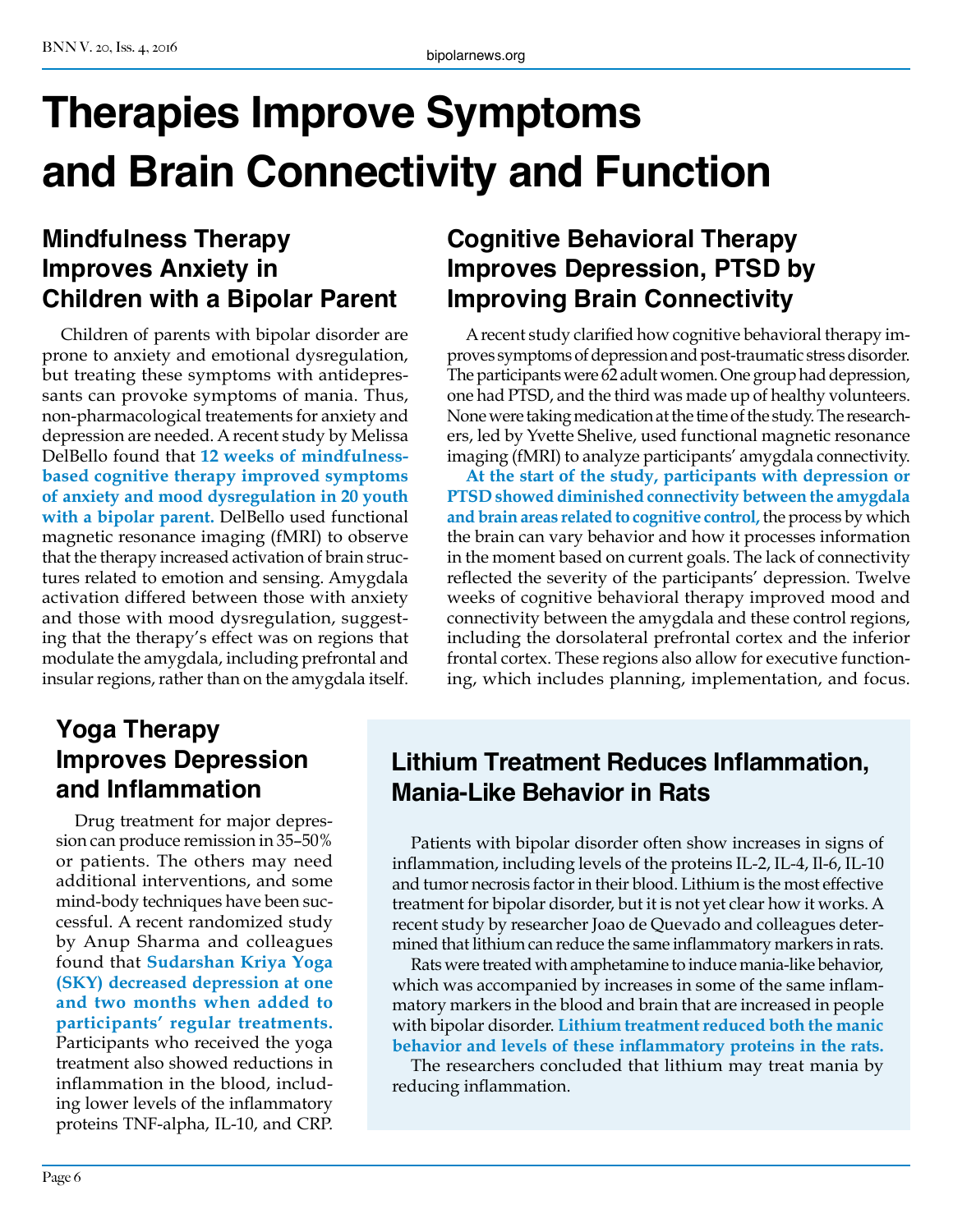#### **Easier Vagal Nerve Stimulation Via the Ear**

Vagal nerve stimulation (VNS) is an FDA-approved treatment for seizures and treatment-resistant depression. It typically requires an operation to insert a stimulator in a patient's chest wall that delivers electrical impulses to their left vagus nerve via electrodes placed on the patient's neck. New research by Bashar W. Badran and colleagues may have identified **a less invasive and less expensive way to stimulate the vagal nerve—via electrodes placed on the ear.**

The researchers tested different parameters for vagal nerve stimulation via the ear on 15 healthy volunteers and found that this type of VNS was feasible, tolerable, and reasonably safe. Among the different parameters tested, a stimulation pulse width of 500 microseconds at 25Hz had the greatest effect on heart rate, slowing it by about 4.25 beats per minute compared to a sham treatment.

Next Badran and colleagues plan to study the effects of this type of VNS on brain activity using functional magnetic resonance imaging (fMRI).

#### **In Small Open Study, Dietary Supplement Improves Post-Partum Blues**

Post-partum depression affects 13% of new mothers, but little is known about how to prevent it. Doctors are researching ways of reducing postpartum blues, which can occur 4–6 days after delivery, when levels of the enzyme monoamine oxidase-A are high. At a 2015 scientific meeting, researchers led by Yekta Dowlati of the Centre for Addiction and Mental Health at the University of Toronto reported that a nutritional supplement designed to counteract the high levels of monoamine oxidase-A improved depression among 17 healthy women who had recently given birth, compared to 16 new mothers who did not receive the supplement. **The supplement contained 2g of tryptophan and 10g of tyrosine, both amino acids found in protein-rich foods, plus blueberry juice and a blueberry extract.**

#### **In Rats, Dad's Cocaine Use Affects Son's Spatial Memory**

Evidence is mounting that certain behaviors by parents can leave marks on their sperm or eggs that are passed on to their offspring in a process called epigenetics. In a recent study by researcher Mathieu Wimmer and colleagues, **male rats that were exposed to cocaine for 60 days (the time it takes for sperm to develop fully) had male offspring who showed diminished short- and long-term spatial memory compared to the offspring of male rats that were not exposed to cocaine.** Female offspring were not affected in this way.

The spatial tasks the offspring rats completed depended heavily on the hippocampus. Wimmer and colleagues believe that cocaine use in the fathers decreased the amount of a brain chemical called d-serine in the offspring. D-serine plays a role in memory formation and the brain's ability to form synaptic connections. Injecting the offspring of rats who were exposed to cocaine with d-serine before the spatial memory tasks normalized the rats' performance.

#### **Multiple Risks of Benzodiazepine Use**

Benzodiazepines are a class of drugs that became widely used in the 1970s for their ability to reduce panic, anxiety, and insomnia. Some also functioned as anticonvulsants, reducing seizures. They are considered "downers," with sedating qualities.

**New research shows that benzodiazepine use, particularly long-term use, comes with risks such as increased mortality and mood instability.**

At a 2015 scientific meeting, researcher Jari Tiihonen reported that among 21,492 patients with schizophrenia in Sweden, benzodiazepine use was associated with increased mortality, while antidepressant and antipsychotic use decreased mortality.

At the same meeting, researcher Cristina Albott reported that benzodiazepines may interfere with the rapid onset of antidepressant effects usually brought about by intravenous treatment with the drug ketamine.

In 2010, researcher Roy Perlis reported in the *Journal of Clinical Psychiatry* that in STEP-BD, a large study of people with bipolar disorder, benzodiazepine use was associated with an increased risk of recurrence of mood episodes.

*Editor's Note: Benzodiazepines can also exacerbate symptoms of post-traumatic stress disorder (PTSD) and regular use can lead to a decrease in lifespan. It now seems as though there are many reasons to exercise caution in the use of these drugs.*

### Have you visited us online?

**bipolarnews.org**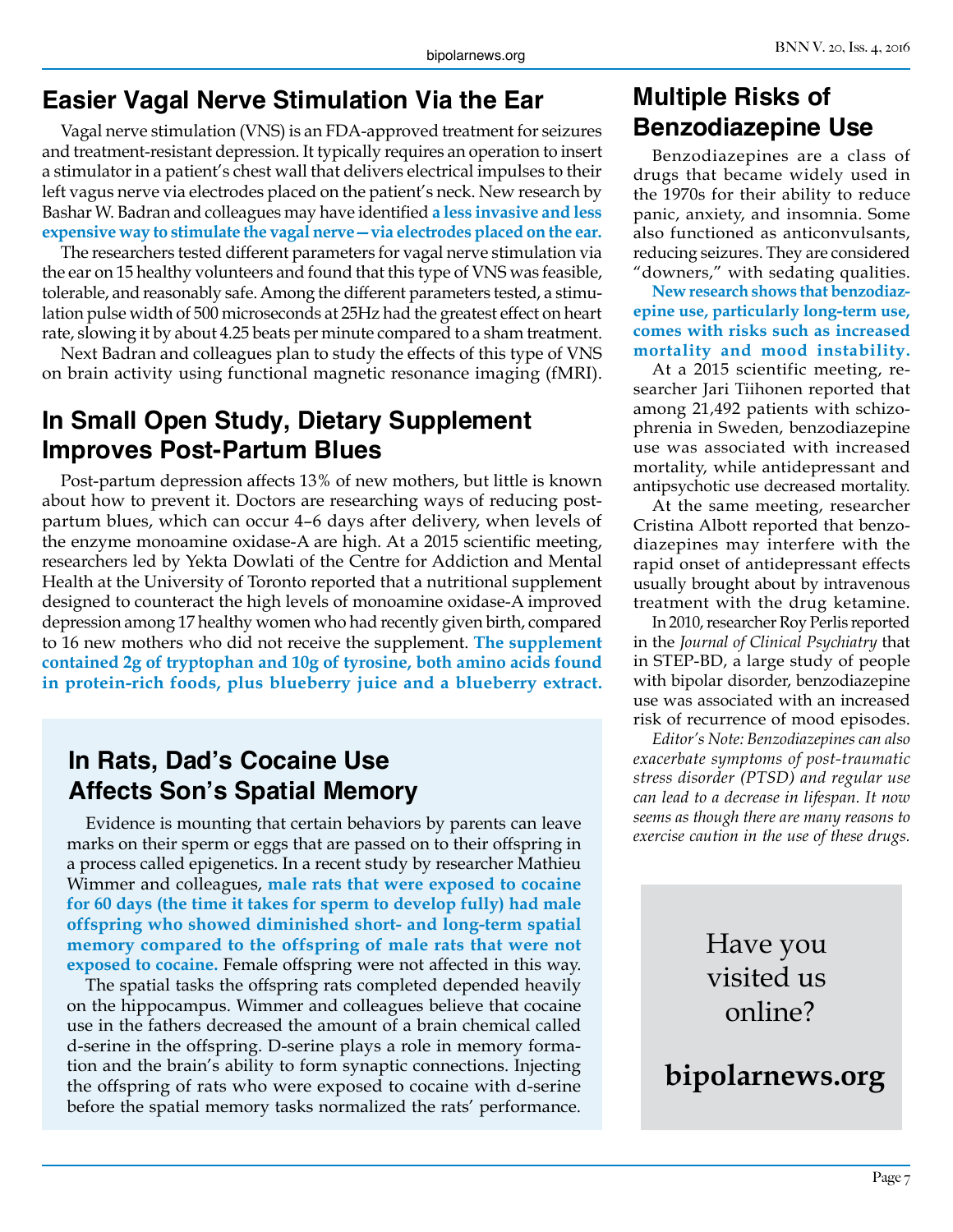### **Anti-Inflammatory Treatments May Improve Depressive Symptoms**

Studies have found that inflammatory molecules play a role in depression. A recent study by researcher Yu Sun and colleagues used data from clinical trials of anti-inflammatory drugs to show that these drugs also reduced depressive symptoms. The two drugs, which are administered either by a shot or injection into the skin, each consist of antibodies that target the inflammatory molecule IL-6. Sirukumab is being looked at as a possible treatment for rheumatoid arthritis, while siltuximab is a potential treatment for Castleman's disease, an illness characterized by enlarged lymph nodes. As part of the clinical trials for these drugs, patients with these illnesses responded to survey questions that assessed symptoms of depression and fatigue.

Among patients who reported that they have at least one depressive symptom most of the time and another symptom at least part of the time, the anti-inflammatory drugs significantly improved depressive symptoms compared to placebo. Even when the patients' inflammatory illnesses did not respond to the anti-inflammatory treatments, their depressive symptoms did improve (symptoms of fatigue did not). **An improvement in depressive symptoms was observed after 6 weeks in patients with Castleman's** 

#### **disease taking siltuximab, and after 12 weeks in patients with rheumatoid arthritis taking sirukumab.**

In the sirukumab study, the level of the inflammatory molecule IL-6 in participants' blood before the study was linked to the magnitude of improvement in their depressive symptoms during the study. IL-6 is elevated in many patients with unipolar and bipolar depression. It is possible that antibodies that target IL-6 could be used to treat primary depression (in the absence of other inflammatory disorders).

#### **Brain Inflammation in Depression**

Many studies have found links between levels of inflammatory molecules in the blood and depression or depressive symptoms. There has been less research about inflammation in the brain and its possible role in depressive illness. Improvements in positron emission topography (PET) scan technology now allow for better brain imaging that can reveal when microglia are activated. (Microglia serve as the main immune responders in the central nervous system.)

A study by researcher Jeffrey Meyer found **evidence of microglial activation in several brain regions (including the prefrontal cortex, the anterior cingulate cortex, and the insula) in people in an episode of depression who were not receiving any treatments.** Participants with more microglial activation in the anterior cingulate cortex and insula had more severe depression and lower body mass indexes.

Meyer, who presented this research at a scientific meeting in December, called it strong evidence for brain inflammation in depressive episodes, and suggested that treatments that target microglial activation would be promising for depression.

However, at the same meeting, researcher Erica Richards reported that she had not been able to replicate Meyer's results. Her research, which included depressed participants both on and off medication and non-depressed participants, found that depressed participants did show more inflammation in the two brain regions she targeted, the anterior cingulate and the subgenual cortices, but this difference did not reach statistical significance, particularly when patients taking antidepressants were included in the calculations. Richards hopes that with a greater sample size, the data may show a significant difference in brain inflammation between depressed and non-depressed participants.

#### **Inflammation Plays a Role in Fear**

People with post-traumatic stress disorder (PTSD) often experience fearful memories of the trauma they witnessed. Researchers are working to determine the neurobiological basis for these persistent fear memories in order to better treat PTSD. Current treatments mainly target the central nervous system. Because many people with PTSD have elevated levels of pro-inflammatory immune molecules in their blood, there has been a recent push to determine whether targeting that inflammation may be another way of treating PTSD.

A recent study by researchers Matthew Young and Leonard Howell used an animal model to learn more about the link between trauma, inflammation, and fear memories. **The researchers exposed mice to a trauma that produced both a persistent fear response and an increase in inflammatory molecules in the blood. Some of the mice were also given antibodies to neutralize the inflammatory immune response.**  When the mice were exposed to a cue meant to remind them of the trauma, levels of the inflammatory molecule IL-6 spiked again. When the mice were given antibodies to neutralize IL-6 just before being exposed to the cue, they produced less of a fear reaction.

The researchers, who presented their work at a scientific meeting in December, concluded that traumatic experiences produce not only persistent fearful memories, but also an immune reaction. They believe that the spike in IL-6 following trauma plays a role in the persistence of those memories, and that elevated IL-6 in the blood may explain symptoms of PTSD and other disorders that involve fear learning (such as phobias).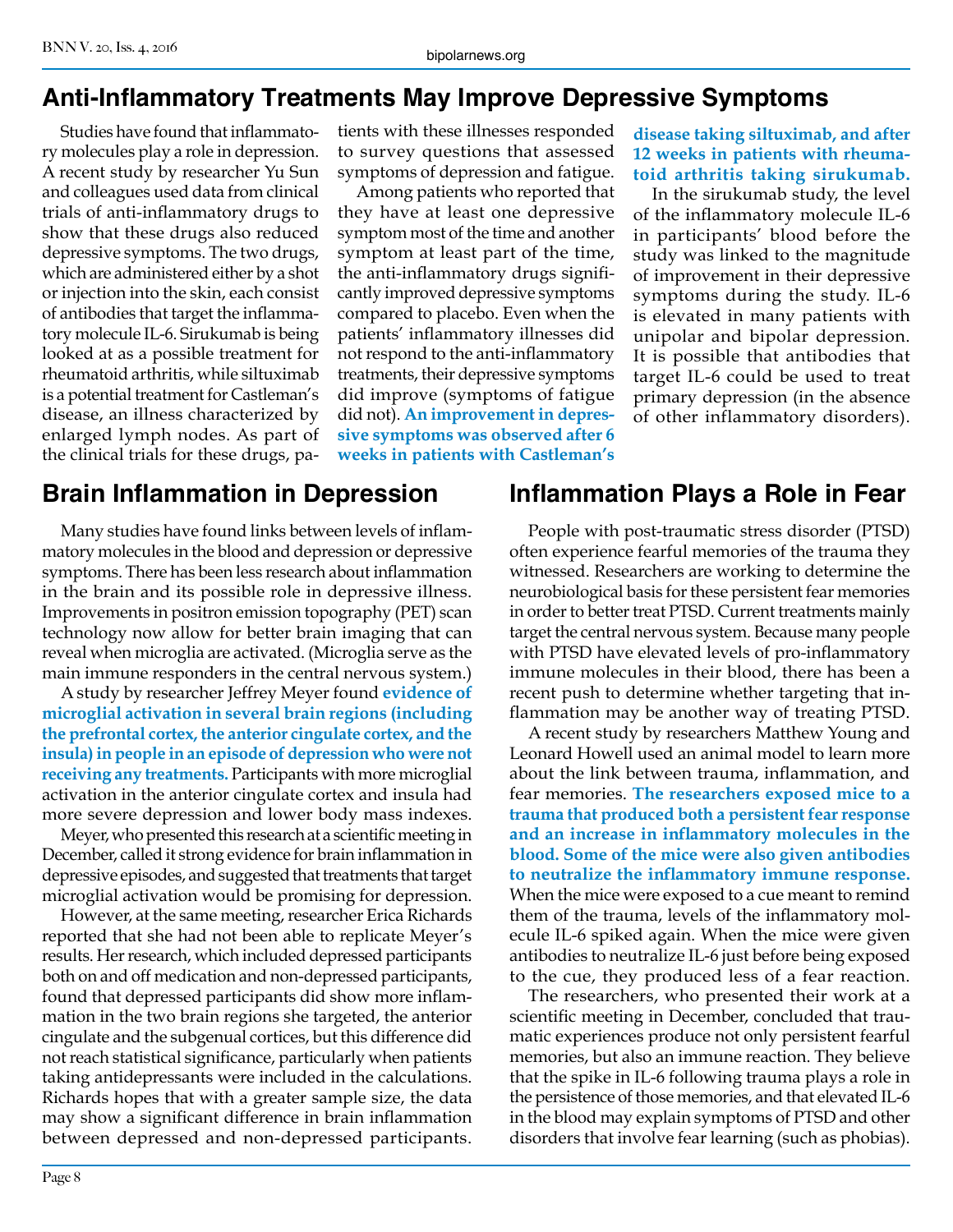#### **DNA Repair Plays Role in Brain Development, Cancer, and Aging**

DNA has several ways of repairing itself. Serious damage, including breaks to both strands of the double helix and problems with replication, prompt a process known as DNA damage repair, or DDR. Researcher Stephen J. Elledge of Harvard Medical School won the 2015 Albert Lasker Basic Medical Research Award for his findings about DDR. He summarized these findings in a September article in the journal JAMA.

DDR occurs because of DNA's remarkable self-awareness. **Through the DDR process, DNA can detect when it has been damaged and prompt the right kind of repair.** When damage occurs, DDR allows for the activation of enzymes that can remodel DNA to maintain the integrity of the genome.

When DDR pathways are activated, they can alter more than

#### **Liraglutide FDA-Approved for Obesity**

The drug liraglutide (trade name Saxenda) has been approved by the Food and Drug Administration (FDA) as a treatment for obesity. It had previously been approved for the treatment of type 2 diabetes.

Liraglutide is taken as a daily injection and is meant to be used alongside a calorie-reduced diet and increased physical activity. Liraglutide works by mimicking a peptide (GLP-1) that regulates appetite and calorie intake.

Recommended dosage is 3 mg/day, but should begin at 0.6 mg/day for the first week and gradually increase by 0.6mg each week to reduce the likelihood of gastrointestinal side effects.

In three clinical trials, participants who were overweight or obese, some of whom had weight-related conditions such as high blood pressure, type 2 diabetes, or high cholesterol, either received training about following a reduced-calorie diet and increasing physical activity or had already lost up to 5% of their body weight by engaging in these practices.

**Among those participants who did not have diabetes or a weight-related condition, 62% lost up to 5% of their body weight after a year of taking liraglutide, compared to 34% of those who were given a placebo injection.**

Of the participants who had type 2 diabetes, 49% lost up to 5% of their body weight after a year of liraglutide, compared to 16% of those who received placebo.

Of those who had a weight-related condition other than diabetes, 42% lost up to 5% of their body weight compared to 21.7% who took placebo.

1000 different proteins. DDR can affect immune function, blood and bone marrow, viral response, cancer, aging, and brain development.

Mutations in components of the DDR pathway can lead to problems with brain development, including Seckel syndrome (characterized by dwarfism, brain and facial abnormalities, and mental retardation) and ataxia telangiectasia (loss of control of bodily movements along with weakened immune system).

DDR is particularly relevant to cancer, since properly functioning DDR promotes a stable genome. Classic cancer treatments such as radiation and chemotherapy also rely on DDR to prompt cell death.

DDR also plays a role in aging. When we get older or have certain illnesses, telomeres, bits of material at the end of DNA strands that protect the DNA during replication, get shorter. This prompts DDR to engage in tumor prevention measures, either killing off the cells or changing them into what's called senescent cells. Senescent cells prevent tumors, but their accumulation is associated with chronic inflammation, aging, and age-related diseases.

*Editor's Note: You can protect your telomeres and possibly hold off the age-related effects of DDR. Healthy diet, exercise, meditation, goal setting, and making positive contributions to society all help maintain telomere length. Lithium treatment also directly increases telomere length.*

#### **Repeated Sports Injuries Linked to Brain Inflammation**

Professional football players face repeated mild traumatic brain injuries throughout their careers, and may face a variety of brain impairments, from depression to dementia, as a result.

A recent study by researcher Jennifer Coughlin and colleagues clarified how these impairments may be caused by repeated brain impacts. The researchers used positron emission tomography (PET) scans to observe the volume of translocator protein, a marker of brain injury and repair, in the brains of seven active or recently retired National Football League (NFL) players. Compared to healthy, athletic volunteers who were age-matched to the NFL players, **the NFL players showed greater volume of translocator protein in several brain regions, including the left and right thalamus, the left and right temporal poles, and the brainstem.** 

It is not yet clear whether the increased volume of translocator protein is a sign of the brain's attempts to repair itself, or whether it shows deterioration toward chronic traumatic encephalopathy. Translocator protein is also considered a marker of microglial activation, which occurs with inflammation.

High levels of translocator protein have also been seen in patients with depression and schizophrenia.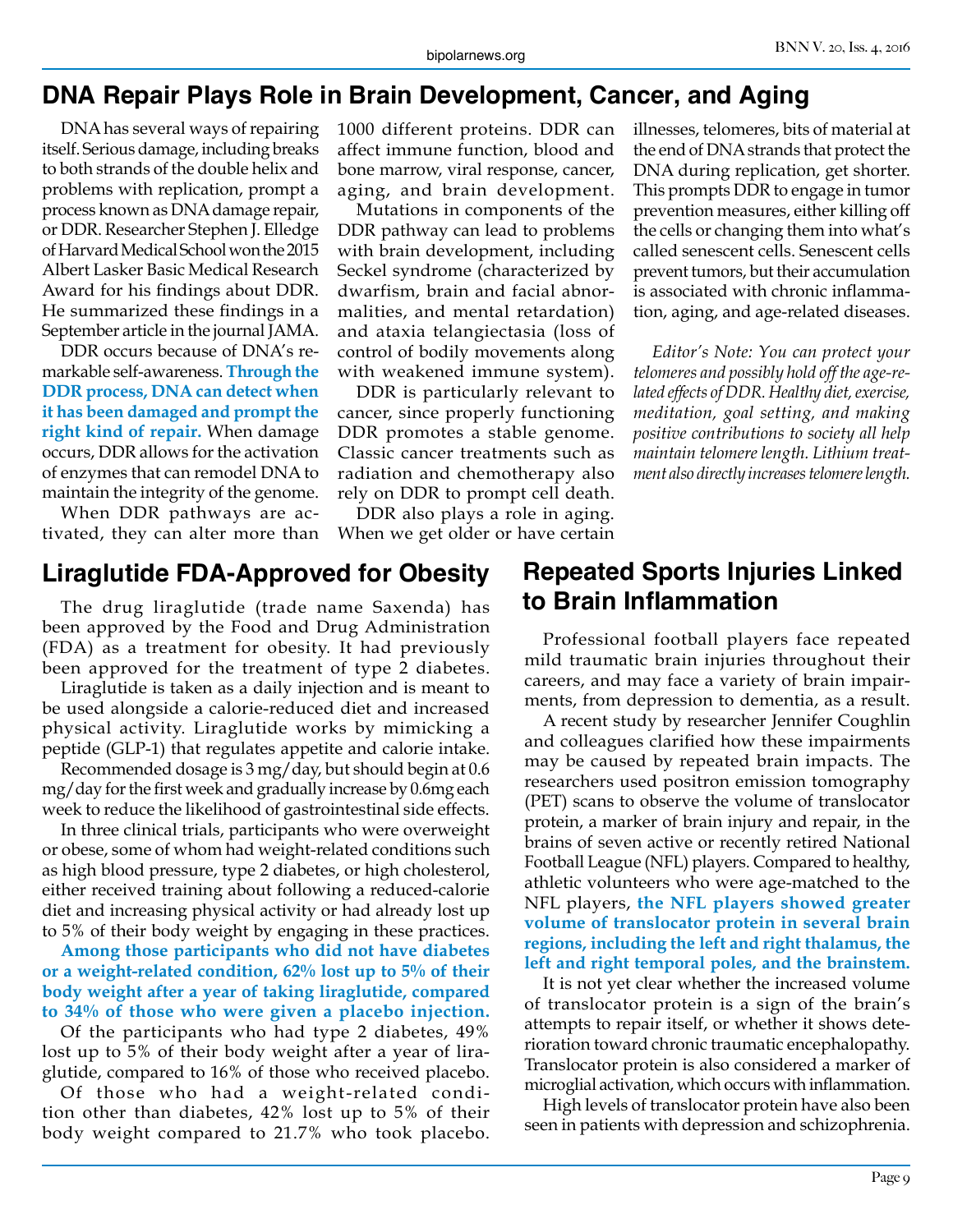#### **Depression and Bipolar Disorder in Adolescence Linked to Early-Onset Cardiovascular Disease and Hardening of the Arteries**

The link between mood disorders and cardiovascular illnesses has been clear for some time. Now there is evidence that this link begins early in life. In 2015, the American Heart Association issued a statement that adolescents with major depressive disorder and bipolar disorder are at increased risk for both accelerated atherosclerosis (narrowing and hardening of the arteries) and early-onset cardiovascular disease.

In the statement, the American Heart Association recommended that major depressive disorder and bipolar disorder be classified as "tier

II" conditions (which also include HIV and chronic inflammatory disease) that confer a moderate risk of disease.

Until recently, it had been assumed that the increased risk of cardiovascular disease among people with depression or bipolar disorder was a result of behaviors linked to these illnesses, such as higher rates of smoking, obesity, or diabetes, which increases heart disease. Some psychiatric medication can also bring about risk factors for cardiovascular problems. It turns out that these types of factors could not fully explain the increased risk of atherosclerosis and cardiovascular

disease among people who had depression or bipolar disorder in their teens.

**It is not clear why depression and bipolar disorder make cardiovascular illness more likely, though it may be due to blood vessel damage resulting from inflammation or oxidative stress.**

The American Heart Association recommends that pediatricians and cardiologists pay particular attention to this link by identifying and treating mental illness as early as possible and by making sure that their colleagues understand the role of mental illnesses in cardiovascular risk.

### **Inactivity in Young Adulthood May Worsen Cognition Later in Life**

The couch potato lifestyle common in the US may have consequences later, in the form of deficits in memory, executive functioning (including planning and execution) and processing speed.

At the 2015 Alzheimer's Association International Conference, researcher Kristine Yaffe and colleagues reported that **low levels of physical activity and high rates of television viewing in young adulthood may reduce cognitive capabilities in midlife.**

The Centers for Disease Control report that less than 50% of adults

aged 18–64 get the recommended minimum of physical activity each week. The guidelines recommend at least 150 minutes of moderate intensity aerobic activity (such as walking briskly) and two or more days of muscle-strengthening activities that work all major muscle groups.

Yaffe says that physical activity can protect against cognitive decline or dementia later on.

Participants in the long-term study who reported burning fewer than 300 calories per 50-minute

session three times per week during two-thirds of their followup visits had worse cognition at year 25 than those participants who were more active. Those who watched more than four hours of television per day also had reduced cognition in midlife.

Yaffe stresses that exercising regularly is not just important in keeping weight down and protecting the heart, but also in protecting the brain. Regular physical activity may even prevent illnesses such as Alzheimer's disease.

### **Bad Habits May Reduce Brain Volumes, May Cause Dementia**

Smoking, alcohol use, obesity, and diabetes aren't just harmful to the body. They may actually lead to dementia.

Behavioral risk factors for cardiovascular disease like those listed above have been linked to reduced volume in the brain as a whole and several brain regions, including the hippocampus, precuneous, and posterior cingulate cortex. A 2015 study by researcher Kevin King and colleagues found

that these reduced brain volumes are early indicators of cognitive decline.

King and colleagues analyzed data on 1,629 participants in the long-term Dallas Heart Study. Their cardiovascular risk factors were assessed when they began the study, and their brain volume and cognitive function were measured seven years later.

**Alcohol use and diabetes were associated with lower total brain volumes, while smoking and** 

**obesity were linked to low volumes in the posterior cingulate cortex.**

Low hippocampal volume was linked to past alcohol use and smoking, while lower precuneous volume was linked to alcohol use, obesity, and blood glucose levels. King and colleagues suggested that subtle differences in brain volumes in midlife are the first sign of developing dementia in participants who were still younger than 50 years of age.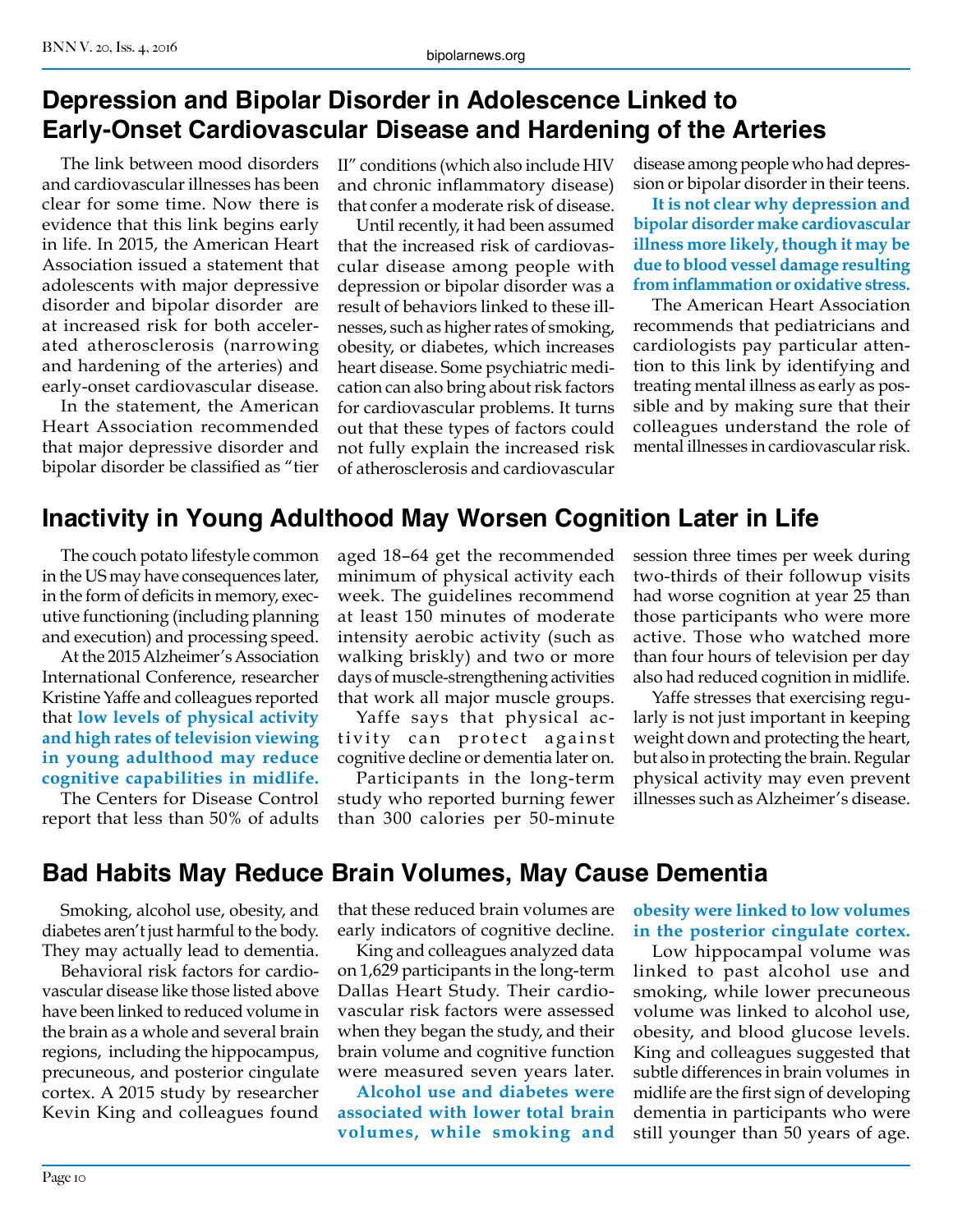#### **Is Your Child at Risk for a Mood Disorder? Join the Child Network**

74% of children who have a parent with bipolar disorder (Axelson et al. 2015) and 80% of those who have a parent with unipolar depression (Weissman et al. 2006) will develop a major psychiatric illness upon long-term follow up. These illnesses, including depression, anxiety, oppositional behavior, substance abuse, often go unrecognized for long periods of time.

#### **Joining the Child Network could help families and doctors identify these illnesses earlier.**

**The Child Network is specifically for parents of children ages 2 to 12 who are at high risk for a mood disorder or have symptoms of a mood disorder. Parents assess their child weekly using a secure website.** There is also a short demographic questionnaire and a more detailed symptom checklist to be filled out once a year. The network will collect information about which treatments children are already taking, how effective they are, and for which children.

We believe that this network will be helpful to its participants. Parents will be able to print out the ongoing weekly ratings in a graphic form so that the child's symptoms and responses to any treatments they receive over time can easily be visualized (as illustrated below).



#### **Weekly Mood and Medication Chart**

**0 - Severity None:** None

**1 - Severity Mild/Infrequent**: Minimal impact on usual roles

**2 - Moderate Symptoms/Often:** Definitely some dysfunction in usual roles

**3 - Severe Symptoms/Much of the Time:** Major dysfunctions in usual roles

We hope that this brief description of the Child Network study helps to orient you to its purpose. Please urge parents to use this new tool. Visit http://bipolarnews.org and click on the tab for the Child Network or http://bipolarnews.org/?page\_id=2630 to learn more about the Child Network and to access the informed consent documents.

Thank you for your time and interest in the Child Network.

Robert M. Post, MD and Michael Rowe, PhD Bipolar Collaborative Network, and Robert L. Findling, MD, MBA, Principal Investigator This research study is IRB approved by the Johns Hopkins University School of Medicine Research Study, Principal Investigator: Robert L. Findling, MD, MBA , IRB Study #00026940